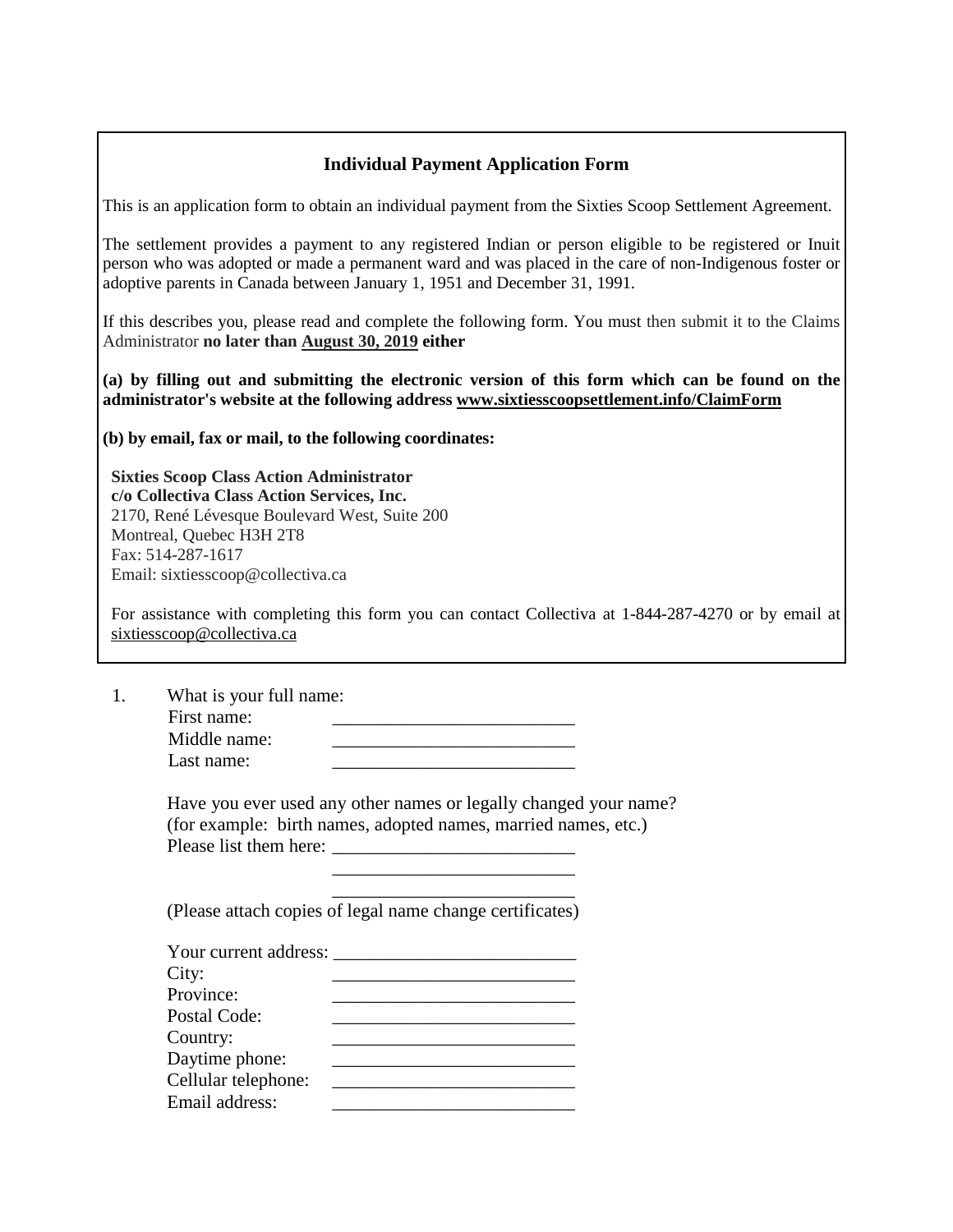2. What is your date of birth:

mm/dd/yy

\_\_\_\_\_\_\_\_\_\_\_\_\_\_\_\_\_\_\_\_\_\_\_\_\_\_

- 3. Are you a registered Indian:
	- Yes
	- $\neg$  No

Please provide your registration/status/treaty number here:

- 4. Are you entitled to be registered as an Indian but you do not have a registration number: Yes
	- $\neg$  No

*If Yes, please complete the Request for Indian Status Registration form which can be found on the administrator's website sixtiesscoopsettlement.info under Forms. If you need more information about whether you are entitled to be a registered Indian, please contact Collectiva at 1-844-287-4270.*

#### 5. Are you Inuit:

- Yes
- $\Box$  No

Please indicate which Lands Claims Agreement you are enrolled in here:

*If you do not know which Lands Claims Agreement you are enrolled in, please contact the Administrator for assistance.*

- 6. Were you adopted:
	- Yes
	- $\neg$  No

If so when were you adopted: \_\_\_\_\_\_\_\_\_\_\_\_\_\_\_\_\_\_\_\_\_\_\_\_\_\_

mm/dd/yy

Where were you adopted: City: \_\_\_\_\_\_\_\_\_\_\_\_\_\_\_\_\_\_\_\_\_\_\_\_\_\_ Province:

\_\_\_\_\_\_\_\_\_\_\_\_\_\_\_\_\_\_\_\_\_\_\_\_\_\_\_\_\_\_\_\_\_\_\_\_\_\_\_\_\_

*If you were adopted more than once, please indicate the City, Province and date of additional adoptions.*

7. Were you made a permanent ward (in other words, were you placed under the permanent guardianship of a child and family services agency):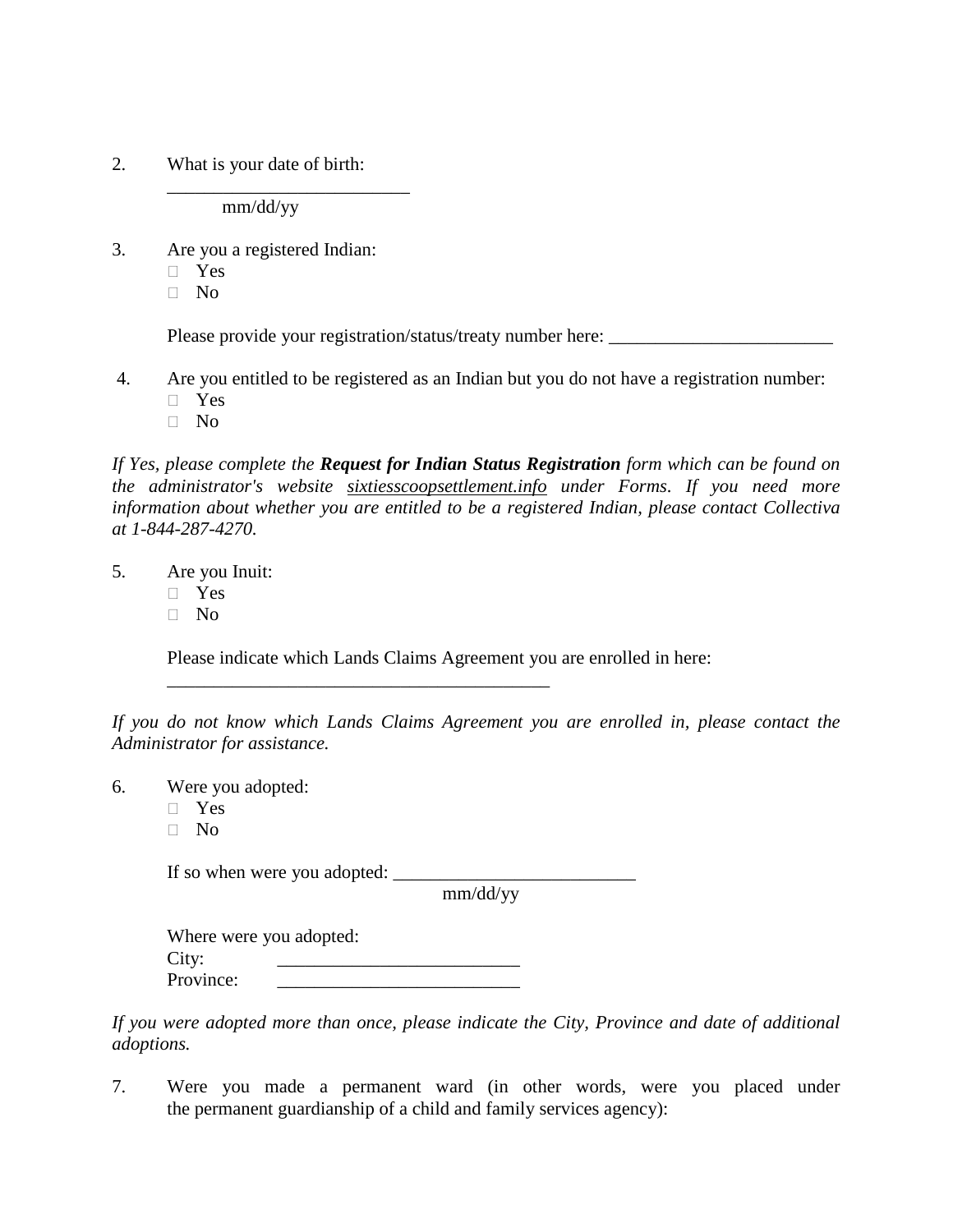Yes

 $\Box$  No

If so, when were you made a permanent ward:

mm/dd/yy

|           | Where were you made a permanent ward: |
|-----------|---------------------------------------|
| City:     |                                       |
| Province: |                                       |

8. Were you placed with non-Indigenous parents or foster parents?

- Yes
- $\neg$  No

9. If you were in foster care, for what years:

- 10. Do you have any documents relating to your adoption or wardship?
	- Yes
	- $\neg$  No

# *If you have documents please provide a copy with your application form. Please do not send us original documents.*

- 11. Collectiva will arrange for provincial records to be checked in order to support your claim. For us to do this, we need your written consent. Please indicate your consent by signing the **Consent to Search for Records** form. If we are unable to find the necessary documents through the search, we may ask you to sign an additional consent letter.
- 12. Please provide any additional details that will assist us in verifying your claim for compensation.

#### *Your Personal Story:*

- 13. [Optional] Would you like to share your story? Sharing your story can help us evaluate your claim if records cannot be located. We will not share this information with anyone without your permission.
- 14. [Optional] Would you like the Healing Foundation to document your story? If you agree to share your story, you can give permission for the Healing Foundation to archive it along with the stories of other Sixties Scoop survivors. This would mean that your story would be publicly available today and for future generations.

Do you agree to the Foundation archiving your story:

Yes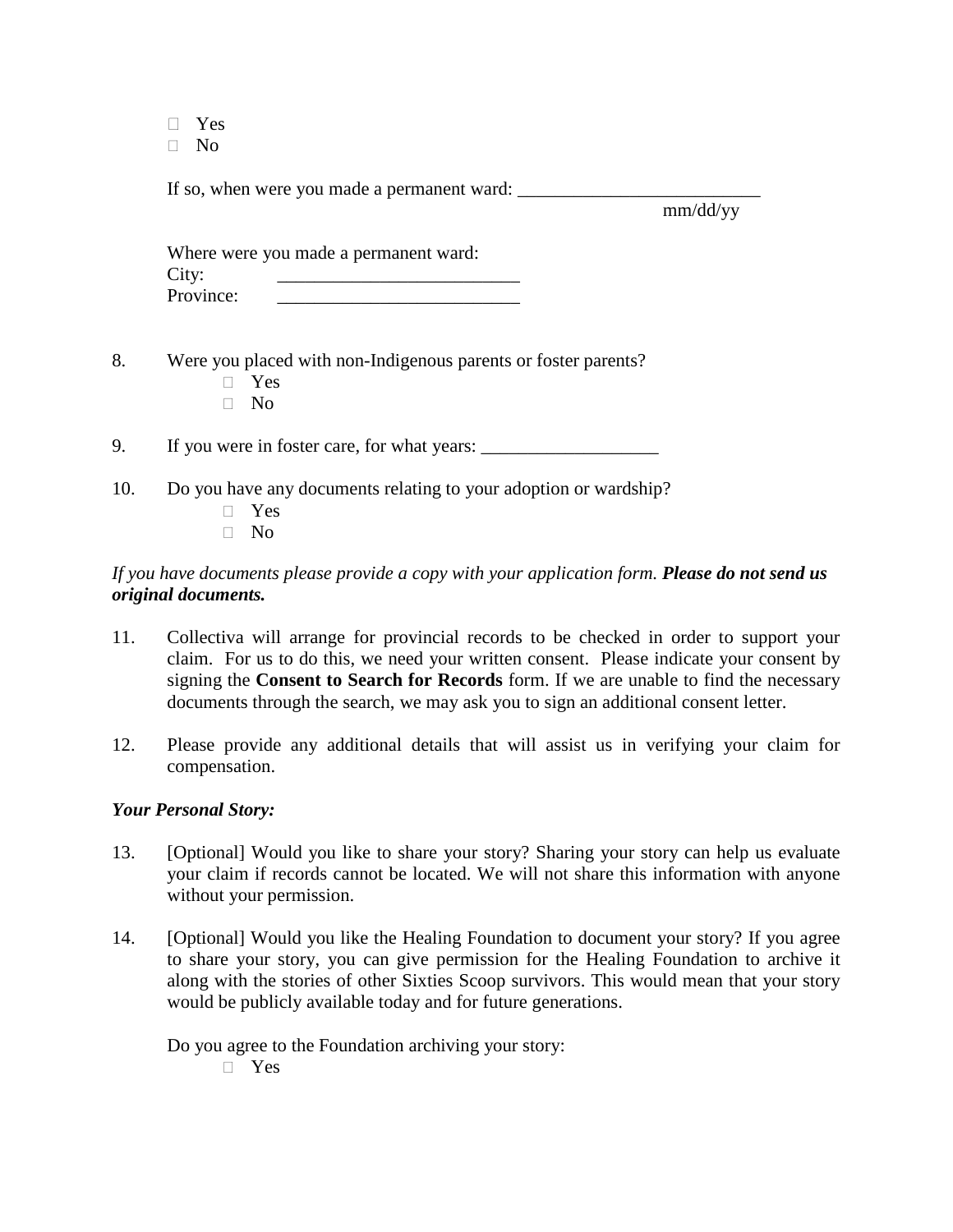| If yes, would you like your name to be attached to your story? |  |
|----------------------------------------------------------------|--|
| Yes, please use my first and last name:                        |  |
| Please use only my first name:                                 |  |
| Please do not use my name at all:                              |  |
|                                                                |  |

No

*Please use this section to write your story. If you need more space, you can add additional pages.*

15. [Optional] Would you like to receive information from the Healing Foundation for example about Foundation updates, consultations, or other events?

- $\Box$  Yes, please share my contact information with the Foundation
- $\Box$  No, do not share my contact information with the Foundation

I declare that the information I have provided is true to the best of my knowledge.

Signature: \_\_\_\_\_\_\_\_\_\_\_\_\_\_\_\_\_\_\_\_\_\_\_\_\_\_\_\_\_\_

Date: \_\_\_\_\_\_\_\_\_\_\_\_\_\_\_\_\_\_\_\_\_\_\_\_\_\_\_\_\_\_

mm/dd/yy